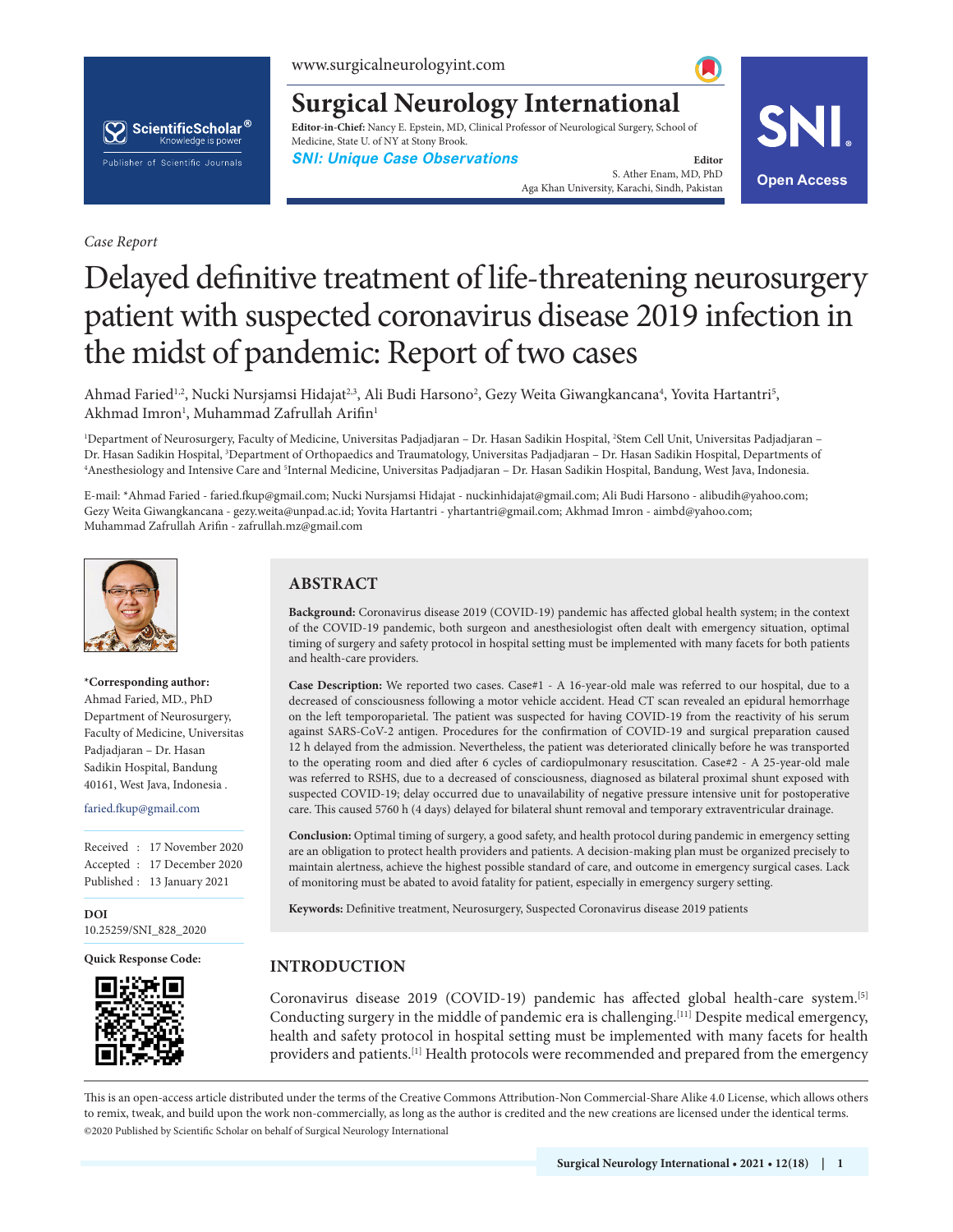room, screening for COVID-19 is mandatory for patients, surgical team, and other assistances to minimize the effect of the pandemic during surgery.[1] However, even in the time of pandemic, dealing with emergency cases and life-threatening conditions should not be postponed.[13] In this report, we aim to describe the results of our screening system for suspected COVID-19 patients and to evaluate the response time to surgery (before COVID-19 era, the average  $1-2$  h); we reported two cases of delayed emergency surgical procedure due to a prolonged protocol in two patients whom were found to be reactive for rapid IgM SARS-CoV-2 antibody test and were proven to be fatal.

# **CASE PRESENTATION**

# **Characteristics of patients with suspected COVID-19 in our emergency unit**

The initial screening for potential COVID-19 infection was conducted by the emerging and reemerging infectious disease team (PINERE). Patients were screened for COVID-19 before surgery by PINERE using RSHS modified early warning score (RSHS EWS consists of standard questionnaire, laboratory, and radiology). Suspected COVID-19 was declared based on RSHS EWS values ≥5. Between May 1, 2020, and June 31, 2020, 166 patients were consulted to our unit with indications for emergency surgical procedures, with 30 subjects (18.1%) who were declared as patients with suspected COVID-19. The median age was 35 years old (YO) [the youngest 15 YO and the oldest 64 YO]. Most cases were female (*n* = 19; 63.3%) with obstetric as the most common group ( $n = 17$ ; 56.7%). Majority of subjects were referred from other cities (*n* = 22; 73.3%) and only 8 patients (26.7%) came from our city. We observed that more than a half of patients were came without *symptoms* of *COVID*-*19* (*n* = 17; 56.7%); only 10 patients (33.3%) with fever, 5 patients (16.7%) with cough, and 3 patients (10%) with dyspnea. Radiological examination shown half of patients ( $n = 15$ ; 50%) suspected pneumonia on their chest X-ray. RSHS EWS values ≥5 for COVID-19 were only 2 patients (6.7%). The mean value of leukocyte was 12,735.2 ± 5033.9/ul, absolute lymphocyte was 1690.8  $±$  982.8/ul, lymphocyte was 15.96  $±$  10.9%, neutrophil was 76.56 ± 12.2%, and neutrophil-lymphocyte ratio was 10.8 ± 18.1. The average response time of suspected COVID-19 patients from arrival to surgery was 14 h 24 min  $\pm$  4 h 1 min with the median response time which was 10 h (min 40 min and max 96 h) [Table 1]; unfortunately, there was two dead cases reported in this study.

## **Death case report #1: Medical history and physical examination**

A 16 YO boy who was riding a motorcycle without helmet was hit by another motorcycle and suffered a moderate traumatic brain injury (TBI), was found unconscious and admitted to our center. Primary survey shown a clear airway with C-spine control, body temperature of 37.3°C, heart rate 100×/m, respiratory rate 22×/m, blood pressure 120/80 mmHg, and Glasgow Coma Scale (GCS) of 10  $(E_3M_5V_2)$ . Cardiorespiratory examination showed no abnormalities. Pupils were round, isochoric with diameter of 3 mm on both eyes, normal pupillary reflex, and no motor weakness on both extremities. However, we found a hematoma on his left temporal.

## *Laboratory findings*

We conducted routine laboratory examination and rapid antibody against SARS-CoV-2 for routine screening during pandemic. All hematology parameters were normal except for a slight leukocytosis (leukocyte 17,340/μL). However, the patient was found to be reactive for SARS-CoV-2 antigen at 5 h from admission.

## *Diagnostic imaging*

Patient's chest x-ray within normal limits [Figure 1]. The noncontrast head CT scan of the patient showed soft-tissue swelling on the left temporal [Figure 2a], compressed sulci, gyri, Sylvian fissure, ventricles, and a massive biconvex hyperdense mass on the left temporoparietal region (±40 cc) with midline shift >5 mm [Figure 2b]. Diagnosis of moderate TBI and epidural hematoma (EDH) of the left temporoparietal were established.

## *Treatment*

We planned an emergency craniotomy. However, surgery to evacuate EDH was delayed due to health and safety protocols for patients suspected with COVID-19. As soon as the



Figure 1: A preoperative chest X-ray radiograph on patient #1 showed within normal limits.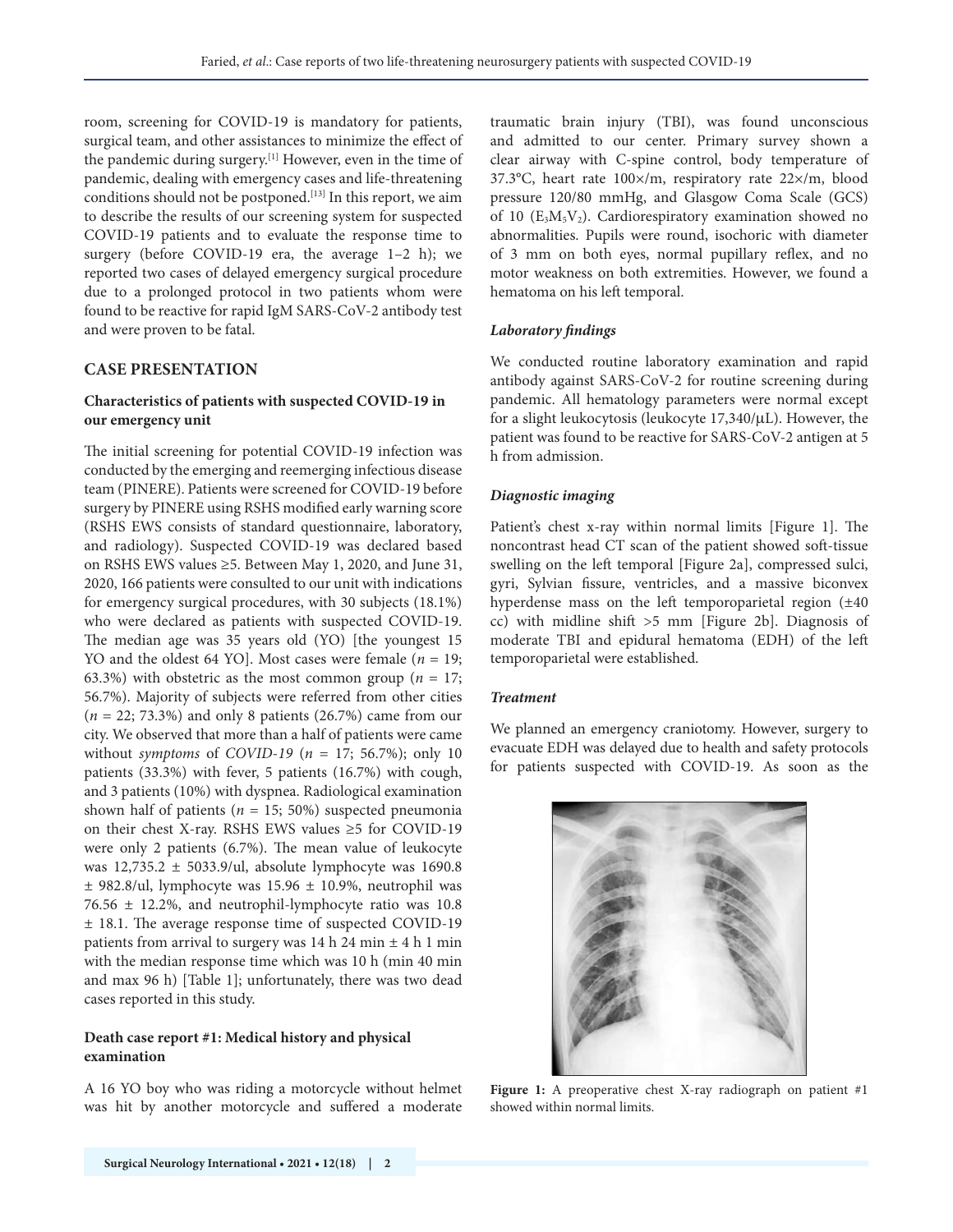**Table 1:** Characteristics of patients with suspected COVID-19 presenting to emergency unit in a tertiary referral hospital in Indonesia.

| Characteristic               | Patient $(n=30); n$ (%)                |
|------------------------------|----------------------------------------|
| Age, median (in years)       | 35 (min 15, max 64)                    |
| Gender                       |                                        |
| Female                       | 19 (633)                               |
| Male                         | 11 (36.7)                              |
| Case origin                  |                                        |
| Referred                     | 22 (733)                               |
| Local                        | 8(26.7)                                |
| Symptoms                     |                                        |
| None                         | 17(56.7)                               |
| Fever                        | 10(33.3)                               |
| Cough                        | 5(16.7)                                |
| Dyspnea                      | 3(10.0)                                |
| Radiological examination     |                                        |
| Within normal limit          | 15(50.0)                               |
| Suspected pneumonia on chest | 15(50.0)                               |
| X-ray                        |                                        |
| RSHS EWS COVID-19 score      |                                        |
| $<$ 5                        | 28 (93.3)                              |
| > 5                          | 2(6.7)                                 |
| Type of surgery              |                                        |
| Obstetric and gynecological  | 17(56.7)                               |
| Digestive                    | 4(13.3)                                |
| Neurosurgery                 | 3(10.0)                                |
| Vascular                     | 2(6.7)                                 |
| Orthopedic                   | 2(6.7)                                 |
| Plastic                      | 1(3.3)                                 |
| Urology                      | 1(3.3)                                 |
| Laboratory results (Mean±SD) |                                        |
| Leukocyte count (µL)         | 12,735.2+5033.9                        |
| Absolute lymphocyte count    | 1690.8±982.8                           |
| $(\mu L)$                    |                                        |
| Lymphocyte percentage (%)    | $15.96 + 10.9$                         |
| Neutrophil percentage (%)    | 76.56+12.2                             |
| Neutrophil-lymphocyte ratio  | $10.8 + 18.1$                          |
| Response time of suspect     |                                        |
| COVID-19                     |                                        |
| Average+SD (min)             | $854.23 \pm 244 \rightarrow (14 h, 24$ |
|                              | $min+4 h, 1 min)$                      |
| Median (min)                 | 600 (min 40, max 5760)-                |
|                              | (min 40 min, max 96 h)                 |

suspected COVID-19 diagnosis was established, the patient was moved to a separate COVID-19 isolation room with less neurological monitoring. There was no burr hole equipment in our emergency room for COVID-19 patients. Every patient suspected or confirmed with COVID-19 was consulted to PINERE team in infection and operating room (OR) needs more time to be prepared for an infectious patient. This caused 12 h delayed from the admission. Nevertheless, the patient was deteriorated clinically before he was transported to the OR and died after 6 cycles of cardiopulmonary resuscitation.

# **Dead case report #2: Medical history and physical examination**

A 25 YO male, 3 days before admission, the patient looked drowsy and difficult to be awaken; the complaint preceded with cough, shortness of breath, and fever. His family complained of exposed shunt since a month ago. Primary survey was within normal limit, body temperature of 38.9°C, heart rate 118×/m, respiratory rate 26×/m, blood pressure 130/80 mmHg, and GCS of 7 with tracheostomy ( $E_2M_5V$ tc); on respiratory examination, crackles were heard in both side of the lungs, but  $O_2$  saturation was still within the range of 96–98%. Pupils were round, an isochore with 3/5 mm in diameter, absent of pupillary reflexes on the left side, and at bilateral Kocher point, the proximal part of the shunt was found exposed at both parietal regions.

## *Laboratory findings*

We conducted laboratory examination and the antibody test against SARS-CoV-2 for screening. The result was found to be reactive for SARS-CoV-2 antigen after 1 day since the admission; hematology parameters were within normal limits.

## *Diagnostic imaging*

The chest X-ray showed homogenous radio-opaque areas in bilateral lung fields suggestive as bilateral pneumonia [Figure 3]. We did not perform neuroimaging examination. Diagnosis of bilateral exposed shunt at proximal part due to postventriculoperitoneal (Vp) shunt due to postexternal ventricular drainage (EVD) due to the shunt malfunction due to postcraniectomy evacuation was established.

## *Treatment*

As soon as the suspected COVID-19 diagnosis was established, the patient was treated in emergency COVID-19 isolation room. However, surgery to remove the both shunt tubes was delayed due to health and safety protocols. After consulted to PINERE team and OR ready for surgery, another delay occurred due to the full capacity of the COVID ICU for the postoperative care. This caused 5760 h or 4 days delayed from the admission administration to, in this case, bilateral shunt removal and temporary EVD.

## **DISCUSSION**

A total of 30 patients (18.1%) from 166 patients were consulted to our emergency unit with consideration as a suspected COVID-19 patient (May–June 2020); only one patient had reverse transcription polymerase chain reaction (RT-PCR) (+). Most of the cases were female (63.3%) and needed emergency cesarean (SC) section. Female predominant for emergency surgery and suspected to have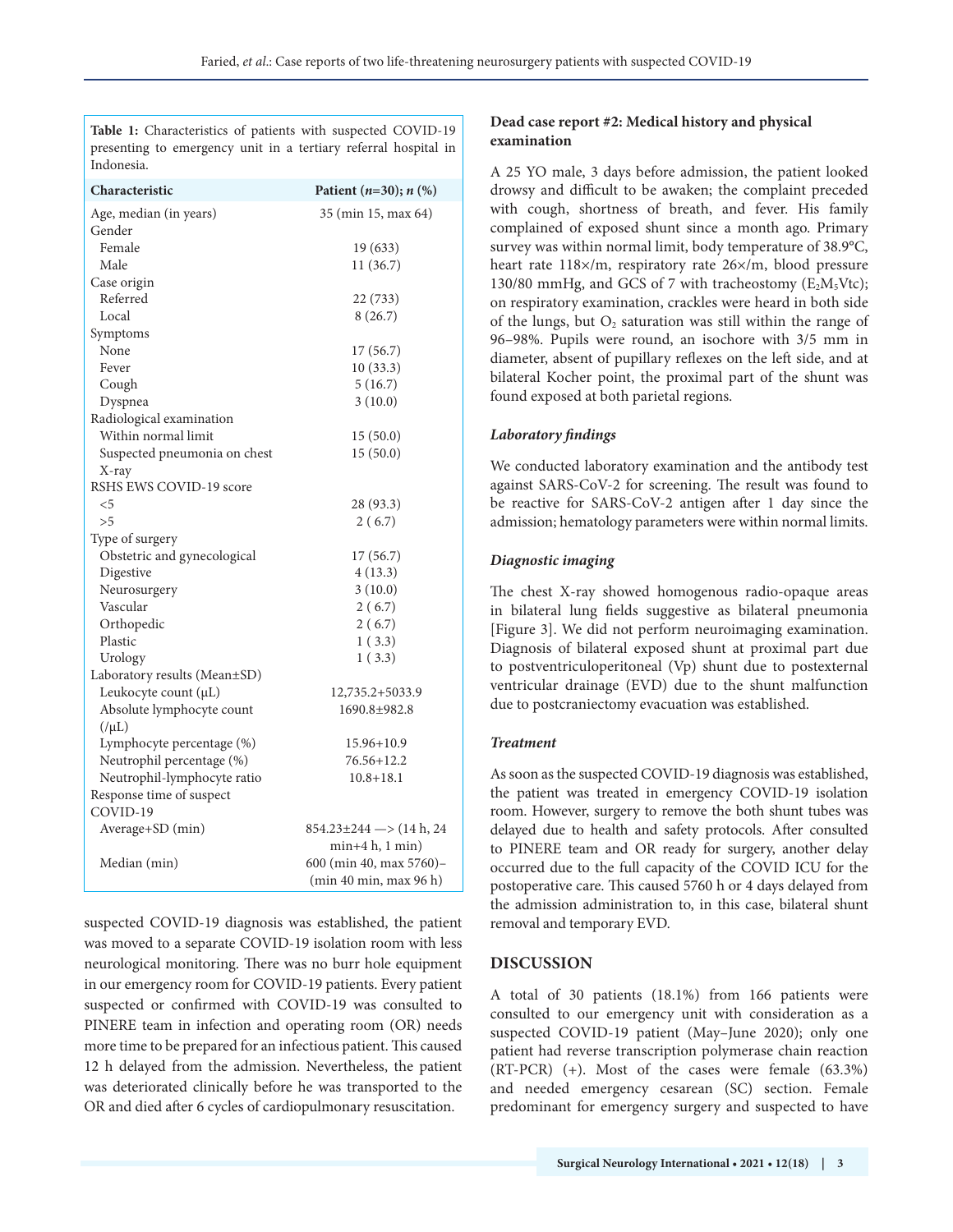

**Figure 2:** Following of the noncontrast head CT scan showed the presence soft-tissue swelling on the left temporal without bone fracture (a); compressed sulci, gyri, Sylvian fissure, and ventricles, then a massive biconvex hyperdense mass on the left temporoparietal region (±40 cc) with midline shift >5 mm (b).



**Figure 3:** A preoperative chest X-ray radiograph on patient #2 showed the presence of homogenous radio-opaque areas in bilateral lung fields suggestive a bilateral pneumonia.

COVID-19 is similar to previous studies in the US and Italy, since SC is the most common surgery done in all countries including Indonesia.[7,24] One confirmed COVID-19 patient presenting to our emergency unit had no COVID-19 symptoms. Reports from China and the World Health Organization, 1.2–10% of COVID-19 patients show typical symptoms.[10]

#### **Death case report #1**

TBI is one of the leading cause of death in young people, especially in the Southeast Asia.<sup>[6]</sup> EDH is one of the least common types of TBI (about 1% of all types) and with proper management, both conservative and surgical, the outcome tends to be favorable and delayed treatment could lead to deteriorating effects causing morbidity and mortality.[15,16] Surgery is indicated when there is more than 30 ml of hemorrhage regardless of the patient's GCS.[3] In our case, the volume of the EDH was 40 ml, so surgical evacuation should have been done as soon as possible. Society of British Neurological Surgeons Guidelines suggested that emergency craniotomy for indicated TBI should be performed within 4 h since TBI.<sup>[21]</sup> Slight delayed until  $\pm$  6 h was shown to be acceptable.[4] However, delayed surgical treatment >12 h since the admission was associated with higher unfavorable outcome.[18] In our case, there was a 12.5 h "transit time" in the emergency isolation room until the patient passed away before receiving a life-saving craniotomy.

There were several reasons for devastating outcome in this patient. First, during the early months of the pandemic, our hospital was not equipped with on-site PCR equipment with COVID-19 and since the previous studies have shown that COVID-19 has a typical pneumonia-like symptom without a specific clinical characteristic, it was difficult to diagnose. The only available kit for screening on that period was a rapid antibody test which on previous reports shows promising sensitivity and specificity for SARS-CoV-2 active infection although later studies rebutted those results; we used SD Biosensor SARS-CoV-2 antibodies kit for the rapid test and yielded results within 15 min.[20] In Canada, routine COVID-19 screening before surgery was recommended, in this case, was PCR swab test.<sup>[22]</sup> The consideration was first that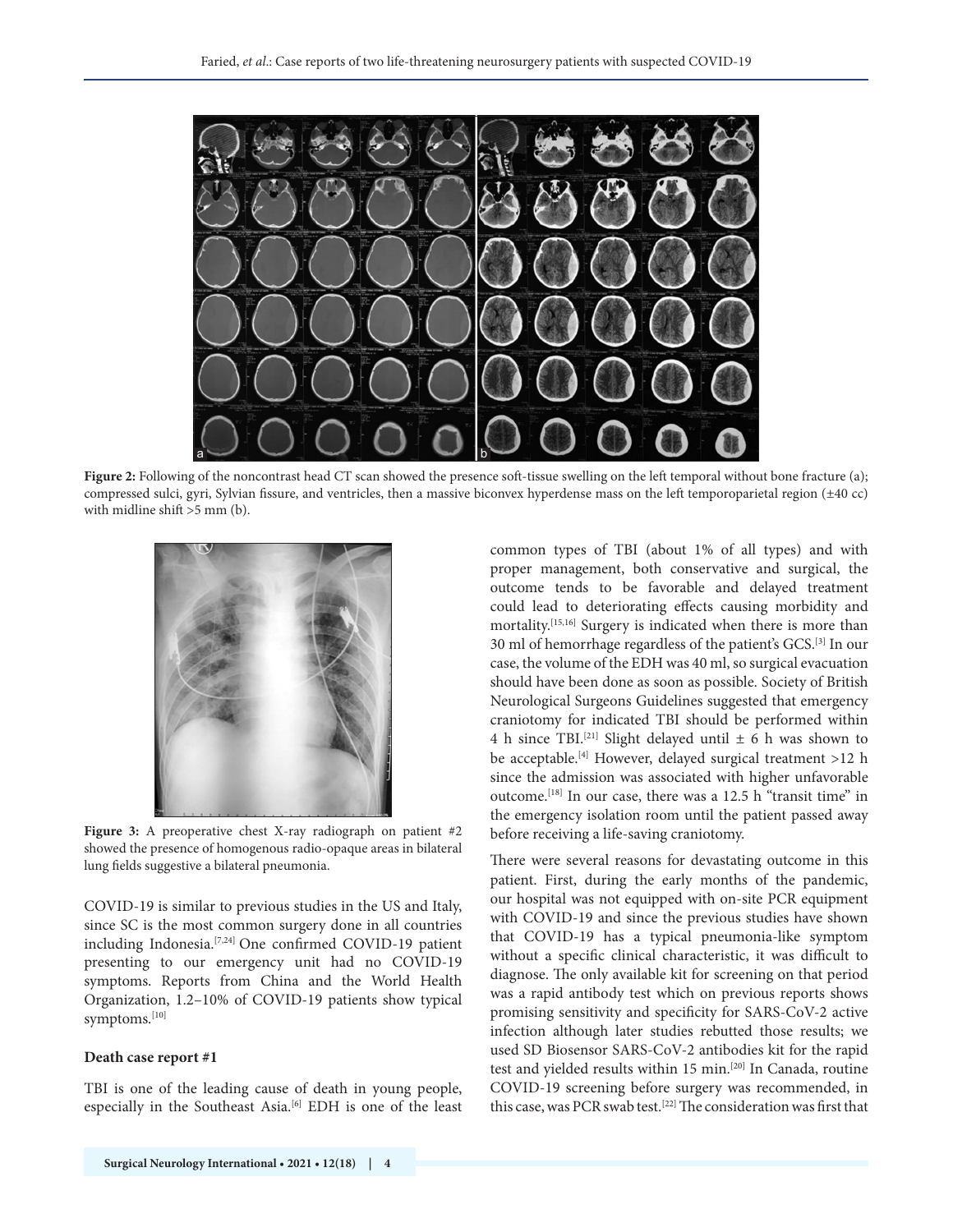there would be increased risk of adverse outcome in patients who underwent surgery during COVID-19 incubation period.[22] The next reason was for conducting appropriate planning and infection control to prevent infection spreading to health providers and other patients.[22] In Alabama, the United States of America, emergency surgery, such as TBI used to proceed without COVID-19 screening test, but all teams are equipped with full personal protective equipment (PPE) in conducting the surgery.[17] This was before there was a reliable PCR test which provided results within 1 h.<sup>[17]</sup> In the United Kingdom, recommendation for patients planned for nonemergent surgery was through both the PCR and antibody test assay.[2] Since the PCR test takes longer time for processing, one center in Ireland recommended the use of thorax CT scan or rapid test for COVID-19 screening before emergency surgery;<sup>[12]</sup> since our hospital has now is equipped with an on-site PCR equipment as well as CT scan and rapid test antigen for COVID-19, it is interesting to see each superiority on future preoperative screening.

After the patient was transferred to isolation room for reactive result in COVID-19 antibody test, there was lack of neurological monitoring. Neurological monitoring was recommended to be performed at least once every hour.[8] During the early pandemic, there is a limited supply of PPE and staff that was available on the emergency unit but with an increasing amount of suspected COVID-19 patient that entered our isolation emergency room. This unbalance of resource and patient burden reduces our hospital effectivity and unfortunately lack of monitoring becomes an identified issue. However, we totally understand that this should not become an excuse for not monitoring a patient with moderate TBI. The PINERE team policy for screening was at that point not catered for rapid decision time, especially for surgical patients; due to the technical problems, the need for more data to assess and confirmation of those patient whether as suspected/ probable/confirmed COVID-19. A proper algorithm to deal with COVID-19 patients should have been well planned and implemented so that there would be no unnecessary delay;[23] in our case, communication and coordination are the main key.

Moreover, there was no emergency burr hole equipment in the isolation room of the emergency unit prepared for COVID-19 patients, so the life-saving emergency procedure was not performed. Unfortunately, the patient died in the isolation room of our emergency ward after waiting for 12.5 h without definitive treatment, in this case, craniotomy.

## **Death case report #2**

The Vp shunt exposure on the scalp is a serious complication; the common complications were exposure of the shunt 23.3% (13.3% exposed shunt reservoir and 10% exposed distal catheter).<sup>[9]</sup> Given appropriate infection prevention, the reconstruction of the scalp is needed even requires removing the shunt. Shunt-related complications requiring surgical revision are categorized as either "catheter related" (i.e., proximal or distal obstruction) or "scalp related" (i.e., wound dehiscence, infection, etc.).<sup>[14,19]</sup> Unfortunately, for a shunt-dependent patient with severe hydrocephalus, as in our case, shunt exposure was a major setback. It necessitated an admission to the neurological intensive care unit with temporary EVD; in our case, intracranial pressure wound dehiscence and infection risk made surgery for both shunt removal and temporary EVD should have been done as soon as possible.

## **CONCLUSION**

Optimal timing of surgery, a good safety, and health protocol during pandemic in emergency setting are an obligation to protect health providers and patients. A decision-making plan must be organized precisely to maintain alertness, achieve the highest possible standard of care, and outcome in emergency surgical cases. Hospital management and infectious disease team must make strategic protocol to balance staff safety, effective time management, especially in time-dependent neurosurgical patient, and ultimately best interest and outcome of the patient.

#### **Declaration of patient consent**

The authors certify that they have obtained all appropriate patient consent.

### **Financial support and sponsorship**

Indonesian Ministry of Research and Technology (National Agency for Research and Innovation) in collaboration with the Institute of Fund Management for Education No. 160/M/ KPT/2020 for COVID-19.

#### **Conflicts of interest**

There are no conflicts of interest.

## **REFERENCES**

- 1. Al-Jabir A, Kerwan A, Nicola M, Alsafi Z, Khan M, Sohrabi C, *et al*. Impact of the Coronavirus (COVID-19) pandemic on surgical practice-Part 2 (surgical prioritisation). Int J Surg 2020;79:233-48.
- 2. Al-Muharraqi MA. Testing recommendation for COVID-19 (SARS-CoV-2) in patients planned for surgery-continuing the service and suppressing the pandemic. Br J Oral Maxillofac Surg 2020;58:503-5.
- 3. Bullock MR, Chesnut R, Ghajar J, Gordon D, Hartl R, Newell DW, *et al*. Surgical management of acute epidural hematomas. Neurosurgery 2006;58 Suppl 3:S7-15; discussion S1-4.
- 4. Bulters D, Belli A. A prospective study of the time to evacuate